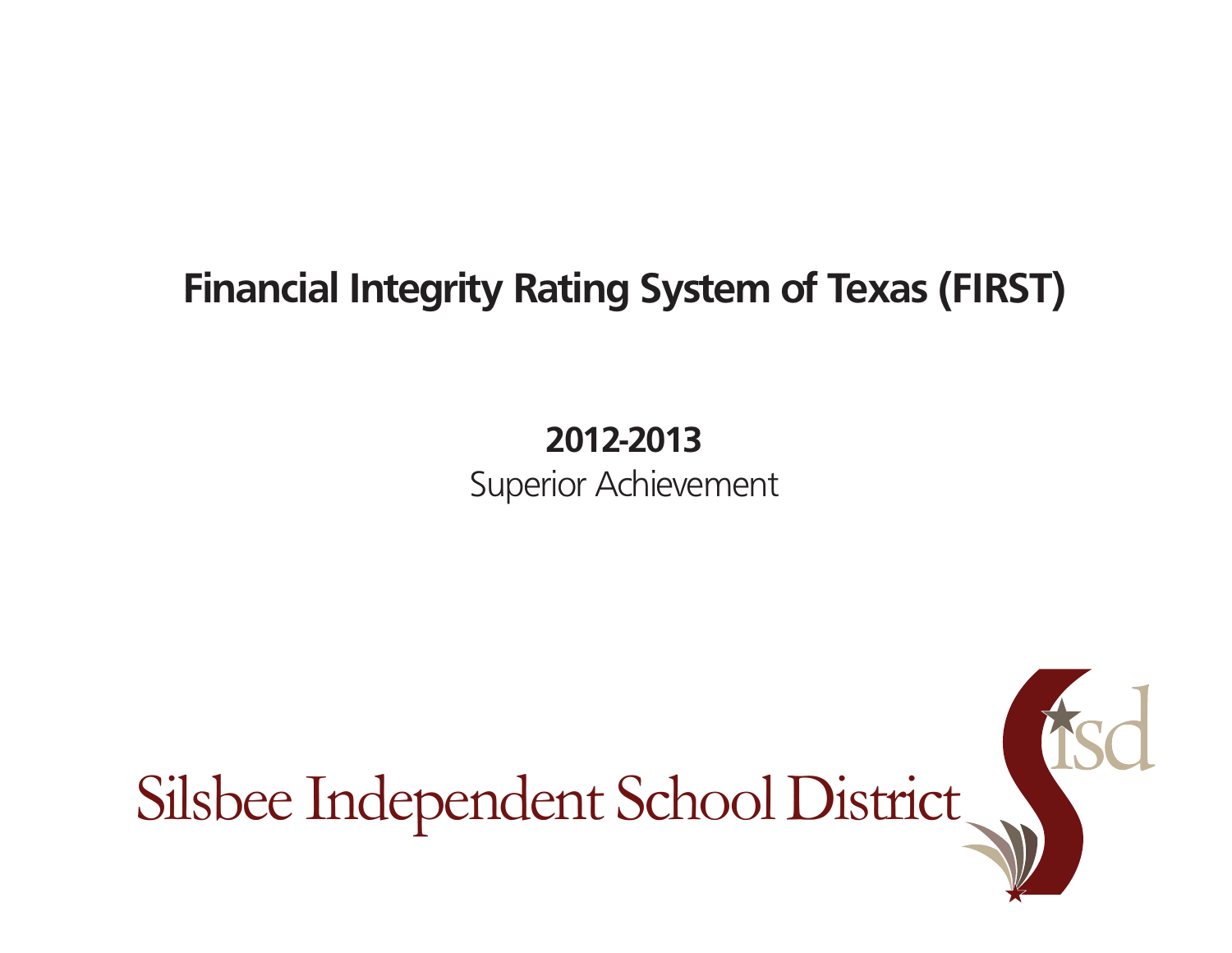**RATING YEAR**  $\boxed{2012-2013}$   $\boxed{\text{Select An Option}}$  Help  $\boxed{\text{Help}}$ 



**[Financial Integrity Rating Syste](http://tea4avwaylon.tea.state.tx.us/First/forms/main.aspx)m of Texas**

### **2012-2013 RATINGS BASED ON SCHOOL YEAR 2011-2012 DATA - DISTRICT STATUS DETAIL**

| Name: SILSBEE ISD(100904)                                                                                                                                                                                                                                                           |                                                                                                                                                                                       | Publication Level 1: 2/28/2014 3:35:06 PM |                                   |              |  |
|-------------------------------------------------------------------------------------------------------------------------------------------------------------------------------------------------------------------------------------------------------------------------------------|---------------------------------------------------------------------------------------------------------------------------------------------------------------------------------------|-------------------------------------------|-----------------------------------|--------------|--|
| <b>Status: Passed</b>                                                                                                                                                                                                                                                               |                                                                                                                                                                                       | Publication Level 2: 2/28/2014 3:36:22 PM |                                   |              |  |
|                                                                                                                                                                                                                                                                                     | Rating: Superior Achievement                                                                                                                                                          | Last Updated: 2/28/2014 3:36:22 PM        |                                   |              |  |
|                                                                                                                                                                                                                                                                                     | <b>District Score: 69</b>                                                                                                                                                             | <b>Passing Score: 52</b>                  |                                   |              |  |
| #                                                                                                                                                                                                                                                                                   | <b>Indicator Description</b>                                                                                                                                                          |                                           | Updated                           | <b>Score</b> |  |
| 1                                                                                                                                                                                                                                                                                   | Was The Total Fund Balance Less Nonspendable and Restricted Fund Balance Greater Than Zero In The General Fund?                                                                       |                                           | 4/26/2013<br>5:07:56<br><b>PM</b> | Yes          |  |
| $\overline{2}$<br>Was the Total Unrestricted Net Asset Balance (Net of Accretion of Interest on Capital Appreciation Bonds) In the Governmental Activities Column<br>in the Statement of Net Assets Greater than Zero? (If the District's 5 Year % Change in Students was 10% more) |                                                                                                                                                                                       | 4/26/2013<br>5:07:57<br><b>PM</b>         | Yes                               |              |  |
| 3                                                                                                                                                                                                                                                                                   | Were There No Disclosures In The Annual Financial Report And/Or Other Sources Of Information Concerning Default On Bonded Indebtedness<br>Obligations?                                |                                           | 4/26/2013<br>5:07:57<br><b>PM</b> | Yes          |  |
| $\overline{4}$                                                                                                                                                                                                                                                                      | Was The Annual Financial Report Filed Within One Month After November 27th or January 28th Deadline Depending Upon The District's Fiscal Year<br>End Date (June 30th or August 31st)? |                                           | 4/26/2013<br>5:07:57<br><b>PM</b> | Yes          |  |
| 5                                                                                                                                                                                                                                                                                   | Was There An Ungualified Opinion in Annual Financial Report?                                                                                                                          |                                           |                                   | Yes          |  |
| 6                                                                                                                                                                                                                                                                                   | Did The Annual Financial Report Not Disclose Any Instance(s) Of Material Weaknesses In Internal Controls?                                                                             |                                           |                                   | Yes          |  |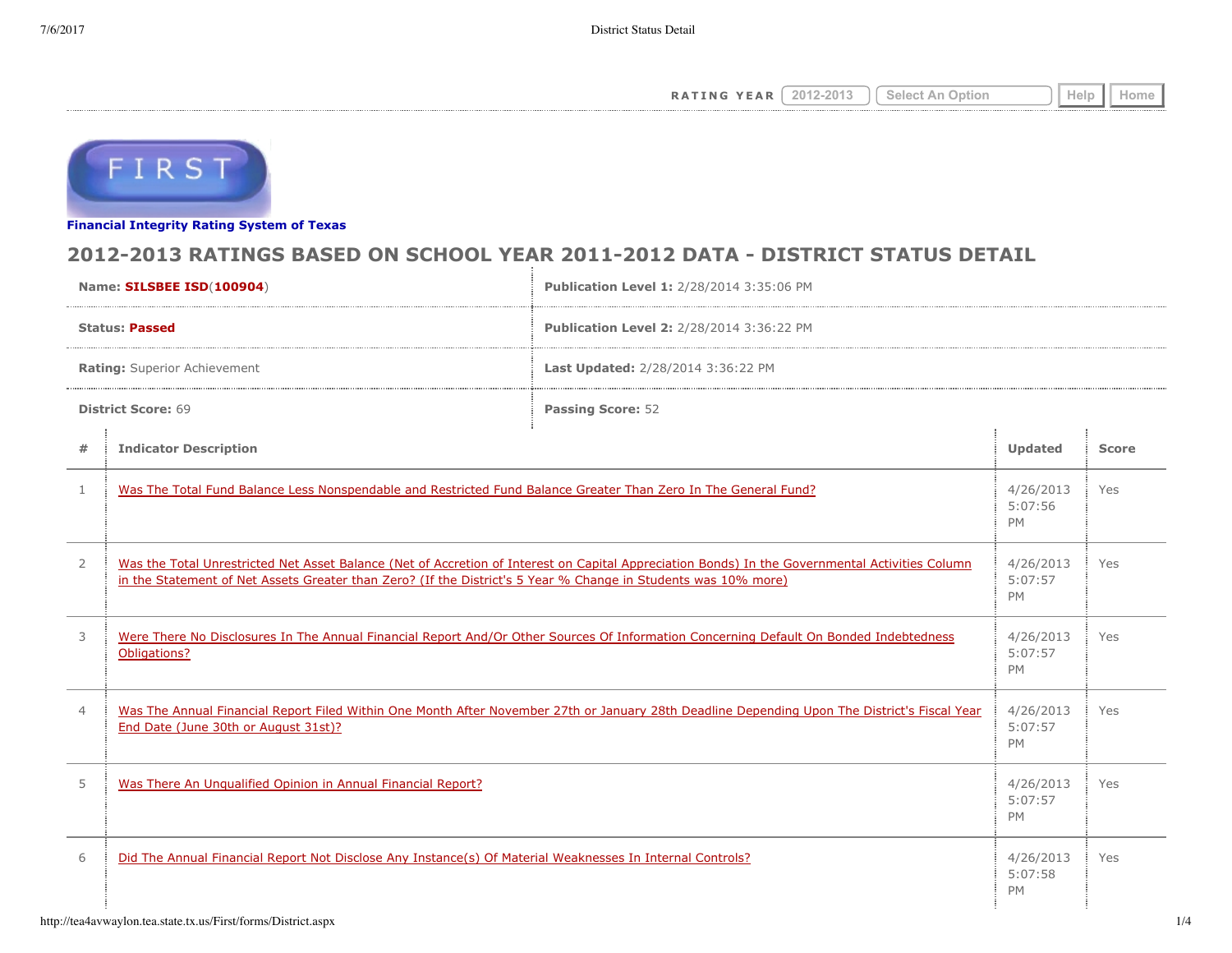|    |                                                                                                                                                                                                                                                  |                                   | $\mathbf{1}$<br>Multiplier<br>Sum |
|----|--------------------------------------------------------------------------------------------------------------------------------------------------------------------------------------------------------------------------------------------------|-----------------------------------|-----------------------------------|
| 7  | Was The Three-Year Average Percent Of Total Tax Collections (Including Delinguent) Greater Than 98%?                                                                                                                                             | 4/26/2013<br>5:07:58<br><b>PM</b> | 5                                 |
| 8  | Did The Comparison Of PEIMS Data To Like Information In Annual Financial Report Result In An Aggregate Variance Of Less Than 3 Percent Of<br><b>Expenditures Per Fund Type (Data Quality Measure)?</b>                                           | 4/26/2013<br>5:07:58<br>PM        | 5                                 |
| 9  | Were Debt Related Expenditures (Net Of IFA And/Or EDA Allotment) < \$350.00 Per Student? (If The District's Five-Year Percent Change In<br>Students = Or > 7%, Or If Property Taxes Collected Per Penny Of Tax Effort > \$200,000 Per Student)   | 4/26/2013<br>5:07:59<br><b>PM</b> | $\overline{4}$                    |
| 10 | Was There No Disclosure In The Annual Audit Report Of Material Noncompliance?                                                                                                                                                                    | 4/26/2013<br>5:07:59<br>PM        | 5                                 |
| 11 | Did The District Have Full Accreditation Status In Relation To Financial Management Practices? (e.g. No Conservator Or Monitor Assigned)                                                                                                         | 4/26/2013<br>5:07:59<br>PM        | 5                                 |
| 12 | Was The Aggregate Of Budgeted Expenditures And Other Uses Less Than The Aggregate Of Total Revenues, Other Resources and Fund Balance In<br><b>General Fund?</b>                                                                                 | 4/26/2013<br>5:08:00<br>PM        | 5                                 |
| 13 | If The District's Aggregate Fund Balance In The General Fund And Capital Projects Fund Was Less Than Zero, Were Construction Projects<br>Adequately Financed? (To Avoid Creating Or Adding To The Fund Balance Deficit Situation)                | 4/26/2013<br>5:08:00<br><b>PM</b> | 5                                 |
| 14 | Was The Ratio Of Cash And Investments To Deferred Revenues (Excluding Amount Equal To Net Delinguent Taxes Receivable) In The General<br>Fund Greater Than Or Equal To 1:1? (If Deferred Revenues Are Less Than Net Delinquent Taxes Receivable) | 4/26/2013<br>5:08:00<br><b>PM</b> | 5                                 |
| 15 | Was The Administrative Cost Ratio Less Than The Threshold Ratio?                                                                                                                                                                                 | 4/26/2013<br>5:08:00<br>PM        | 5                                 |
| 16 | Was The Ratio Of Students To Teachers Within the Ranges Shown Below According To District Size?                                                                                                                                                  | 4/26/2013<br>5:08:01<br>PM        | 5                                 |
| 17 | Was The Ratio Of Students To Total Staff Within the Ranges Shown Below According To District Size?                                                                                                                                               | 4/26/2013<br>5:08:01              | 5                                 |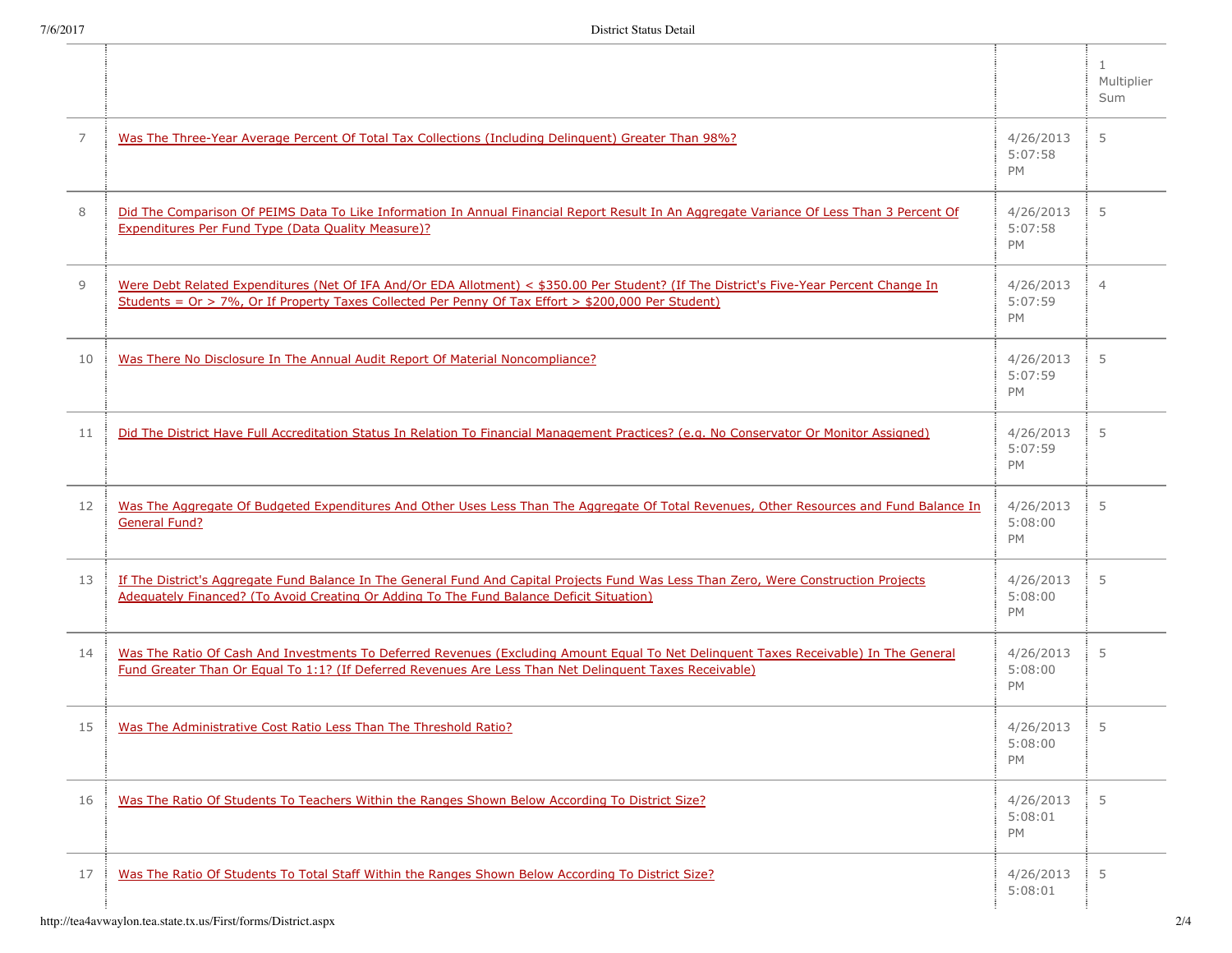|    |                                                                                                                                                                                                  | PM                                |                       |
|----|--------------------------------------------------------------------------------------------------------------------------------------------------------------------------------------------------|-----------------------------------|-----------------------|
| 18 | Was The Decrease In Undesignated Unreserved Fund Balance < 20% Over Two Fiscal Years?(If Total Revenues > Operating Expenditures In The<br><b>General Fund, Then District Receives 5 Points)</b> | 4/26/2013<br>5:08:01<br>PM        | 5                     |
| 19 | Was The Aggregate Total Of Cash And Investments In The General Fund More Than \$0?                                                                                                               | 4/26/2013<br>5:08:02<br><b>PM</b> | 5                     |
| 20 | Were Investment Earnings In All Funds (Excluding Debt Service Fund and Capital Projects Fund) Meet or Exceed the 3-Month Treasury Bill Rate?                                                     | 4/26/2013<br>5:08:02<br>PM        | 5                     |
|    |                                                                                                                                                                                                  |                                   | 69<br>Weighted<br>Sum |
|    |                                                                                                                                                                                                  |                                   | Multiplier<br>Sum     |
|    |                                                                                                                                                                                                  |                                   | 69 Score              |

### **DETERMINATION OF RATING**

| А.        | Did the district answer 'No' to Indicators 1, 2, 3, or 4? OR Did the district answer 'No' to both 5 and 6? If so, the district's rating is Substandard Achievement. |       |  |  |  |
|-----------|---------------------------------------------------------------------------------------------------------------------------------------------------------------------|-------|--|--|--|
| <b>B.</b> | Determine the rating by the applicable number of points. (Indicators 7-20)                                                                                          |       |  |  |  |
|           | <b>Superior Achievement</b>                                                                                                                                         | 64-70 |  |  |  |
|           | <b>Above Standard Achievement</b>                                                                                                                                   | 58-63 |  |  |  |
|           | <b>Standard Achievement</b>                                                                                                                                         | 52-57 |  |  |  |
|           | <b>Substandard Achievement</b>                                                                                                                                      | < 52  |  |  |  |

### **INDICATOR 16 & 17 RATIOS**

| Indicator 16                               | Ranges for Ratios |      |  | Indicator 17                               | Ranges for Ratios |      |
|--------------------------------------------|-------------------|------|--|--------------------------------------------|-------------------|------|
| District Size - Number of Students Between | Low               | High |  | District Size - Number of Students Between | Low               | High |
|                                            |                   |      |  | 500                                        |                   |      |

| Indicator 17                               | Ranges for Ratios |      |
|--------------------------------------------|-------------------|------|
| District Size - Number of Students Between | 10W               | High |
| < 500                                      |                   | 14   |

http://tea4avwaylon.tea.state.tx.us/First/forms/District.aspx 3/4